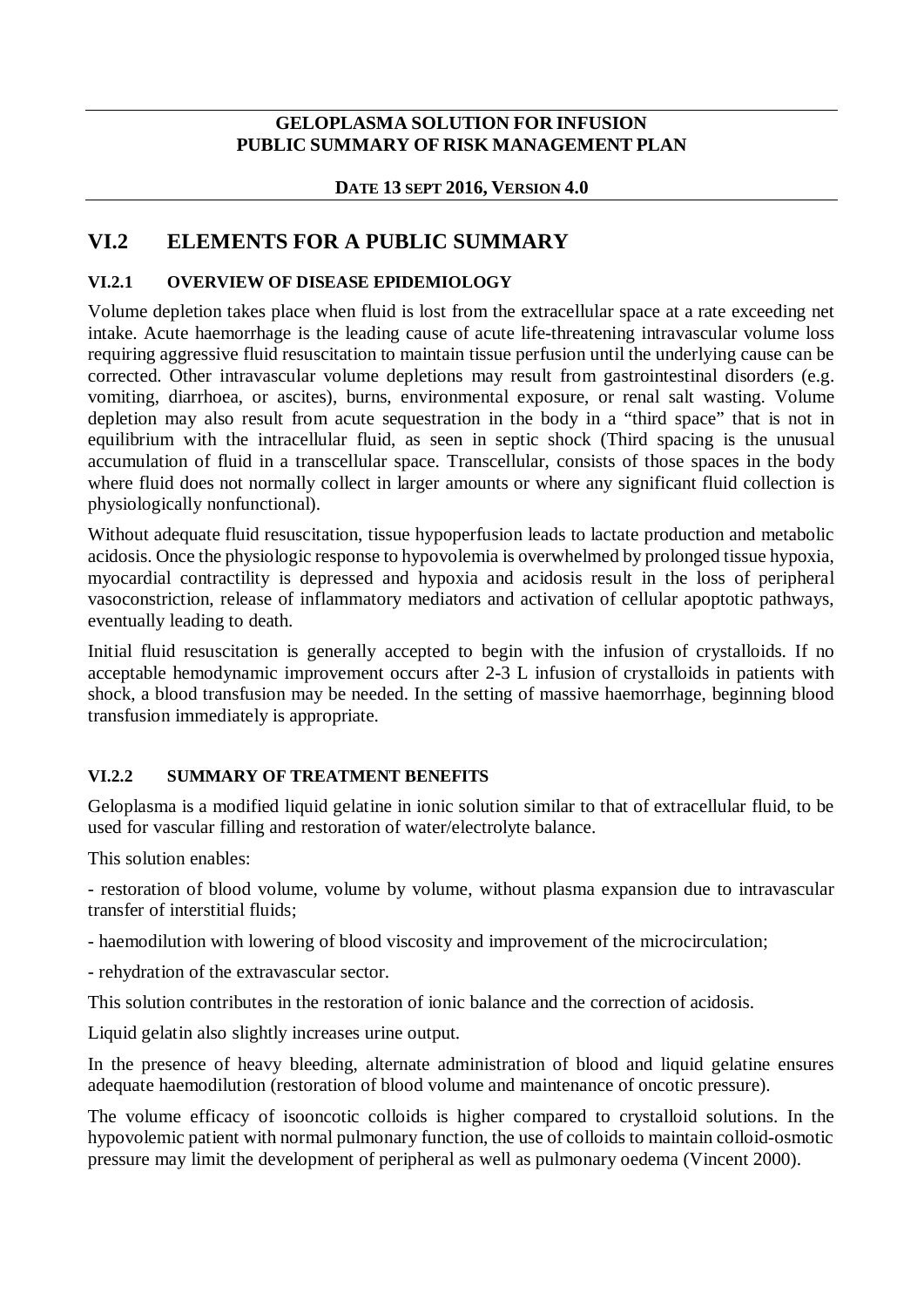### **VI.2.3 UNKNOWNS RELATING TO TREATMENT BENEFITS**

Geloplasma is a well-established product. There are no significant unknowns regarding the benefits of the product.

| <b>Safety Concern</b>                                                                                       | What is known                                                                                                                                                                                                                                                                         | Preventability                                                                                                                                                                                 |
|-------------------------------------------------------------------------------------------------------------|---------------------------------------------------------------------------------------------------------------------------------------------------------------------------------------------------------------------------------------------------------------------------------------|------------------------------------------------------------------------------------------------------------------------------------------------------------------------------------------------|
| <b>Important Identified Risks</b>                                                                           |                                                                                                                                                                                                                                                                                       |                                                                                                                                                                                                |
| Hypersensitivity to modified<br>liquid gelatin                                                              | Hypersensitivity to gelatin<br>solutions may occur                                                                                                                                                                                                                                    | Limited, Geloplasma is<br>contraindicated in patients with<br>hypersensitivity to the active<br>substance(s) or to any of the<br>excipients listed in section 6.1 of<br>the SmPC.              |
| Worsening conditions of fluid<br>overload in patients with<br>predominantly extracellular<br>hyperhydration | The solution is contraindicated in<br>predominantly extracellular<br>hyperhydration situations (excessive<br>fluids in the body).<br>Products like Geloplasma, which are<br>to be used for vascular filling and<br>restoration of water/electrolyte<br>balance are contraindicated in | Yes, the solution is<br>contraindicated in<br>predominantly extracellular<br>hyperhydration<br>Use of this solution requires<br>clinical and laboratory<br>monitoring of the patient's status: |
|                                                                                                             | predominantly extracellular<br>hyperhydration situations.                                                                                                                                                                                                                             | - blood pressure, and possibly<br>central venous pressure;<br>- urine output;                                                                                                                  |
|                                                                                                             |                                                                                                                                                                                                                                                                                       | - haematocrit and electrolytes.                                                                                                                                                                |
| Worsening of electrolyte<br>disturbances and cardiac<br>dysfunction in patients with                        | The solution is contraindicated in<br>Hyperkalemia (high level of<br>potassium in blood).                                                                                                                                                                                             | Yes, the solution is<br>contraindicated in<br>Hyperkalemia                                                                                                                                     |
| hyperkalemia                                                                                                | Moreover, this solution contains<br>potassium, it is preferable to avoid<br>using potassium and medicinal<br>products that may cause hyperkalemia<br>(e.g. potassium, sparing diuretics,<br>ACE inhibitors).                                                                          | Use of this solution requires<br>clinical and laboratory<br>monitoring of the patient's status:<br>- blood pressure, and possibly<br>central venous pressure;                                  |
|                                                                                                             | Patients with reduced kidney function<br>or on restricted potassium or sodium<br>diet should take this information into<br>consideration.                                                                                                                                             | - urine output;<br>- haematocrit and electrolytes.                                                                                                                                             |
| Worsening of alkalosis in<br>patients with metabolic alkalosis                                              | This solution may cause metabolic<br>alkalosis because of the presence of<br>lactate ions.                                                                                                                                                                                            | Yes, the solution is<br>contraindicated in Metabolic<br>alkalosis                                                                                                                              |
|                                                                                                             | Metabolic alkalosis is a pH imbalance<br>in which the body has accumulated                                                                                                                                                                                                            | Use of this solution requires<br>clinical and laboratory<br>monitoring of the patient's status:                                                                                                |

#### **VI.2.4 SUMMARY OF SAFETY CONCERNS**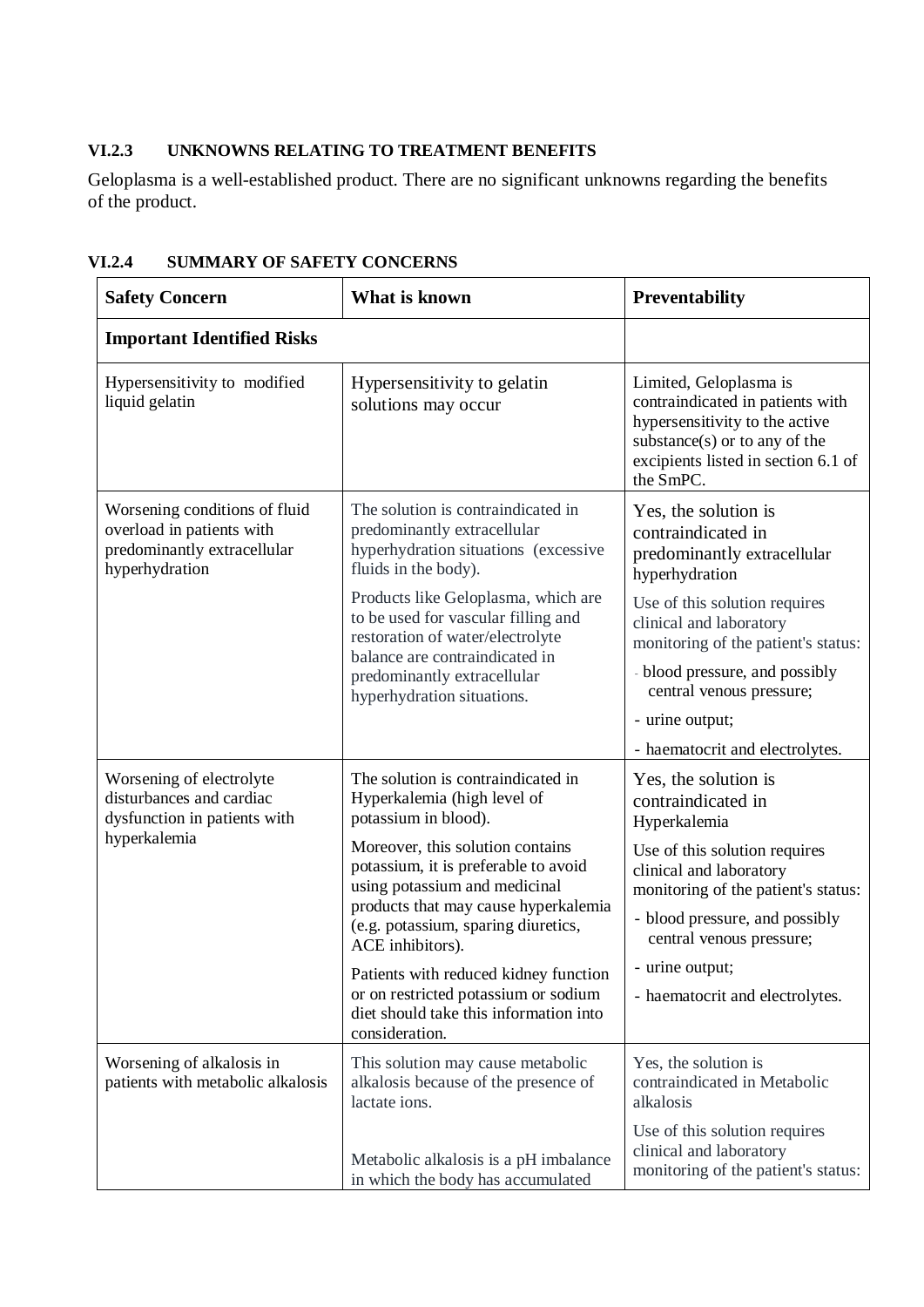| What is known<br><b>Safety Concern</b>                                                                                                                                                              |                                                                                                                                                                                                                                                                                                                                                                                                                                                                                                                           | Preventability                                                                                                                                                                                                                                                                                                                                                                                 |  |
|-----------------------------------------------------------------------------------------------------------------------------------------------------------------------------------------------------|---------------------------------------------------------------------------------------------------------------------------------------------------------------------------------------------------------------------------------------------------------------------------------------------------------------------------------------------------------------------------------------------------------------------------------------------------------------------------------------------------------------------------|------------------------------------------------------------------------------------------------------------------------------------------------------------------------------------------------------------------------------------------------------------------------------------------------------------------------------------------------------------------------------------------------|--|
|                                                                                                                                                                                                     | too much of an alkaline substance,<br>such as bicarbonate, and does not have<br>enough acid to effectively neutralize<br>the effects of the alkali.                                                                                                                                                                                                                                                                                                                                                                       | - blood pressure, and possibly<br>central venous pressure;<br>- urine output;<br>- haematocrit and electrolytes.                                                                                                                                                                                                                                                                               |  |
| Foetal and neonatal distress<br>when used at the end of<br>pregnancy (during<br>labor/delivery) in women<br>presenting with<br>anaphylactic/anaphylactoid<br>reaction to modified liquid<br>gelatin | Due to possible allergic reaction, this<br>medicinal product must not be given<br>to pregnant women at the end of<br>pregnancy (during labor/delivery).<br>It should not be used for the<br>prophylaxis of hypovolemia during<br>delivery with analgesia or epidural<br>anaesthesia; however it can be used to<br>treat hypovolemia when plasma<br>volume replacement is needed during<br>pregnancy.                                                                                                                      | Yes, this product is<br>contraindicated at the end of<br>pregnancy (during<br>labor/delivery).<br>Due to this possible allergic<br>reaction, this medicinal product<br>must not be given to pregnant<br>women at the end of pregnancy.                                                                                                                                                         |  |
| Risk to foetus during delivery<br>with analgesia or epidural<br>anaesthesia                                                                                                                         | As with all drugs, the benefits and<br>risks of use should be assessed in the<br>light of the patient's condition: under<br>these circumstances this preparation<br>should only be prescribed when the<br>potential advantage outweighs the<br>potential risk to the foetus. It should<br>not be used for the prophylaxis of<br>hypovolemia during delivery with<br>analgesia or epidural anaesthesia;<br>however it can be used to treat<br>hypovolemia when plasma volume<br>replacement is needed during<br>pregnancy. | Limited, the product should only<br>be prescribed after assessing the<br>benefits and risks of use in the<br>light of the patient's condition:<br>under these circumstances this<br>preparation should only be<br>prescribed when the potential<br>advantage outweighs the<br>potential risk to the foetus.<br>It should not be used for the<br>prophylaxis of hypovolemia<br>during delivery. |  |
| <b>Important Potential Risks</b>                                                                                                                                                                    |                                                                                                                                                                                                                                                                                                                                                                                                                                                                                                                           |                                                                                                                                                                                                                                                                                                                                                                                                |  |
| None                                                                                                                                                                                                | None                                                                                                                                                                                                                                                                                                                                                                                                                                                                                                                      | None                                                                                                                                                                                                                                                                                                                                                                                           |  |
| <b>Missing Information</b>                                                                                                                                                                          |                                                                                                                                                                                                                                                                                                                                                                                                                                                                                                                           |                                                                                                                                                                                                                                                                                                                                                                                                |  |
| Use in breast-feeding and<br>pregnant women                                                                                                                                                         | There are limited amount of data from<br>the use of this product in pregnant or<br>lactating women.<br>No embryotoxic effect has, however,<br>until this time been observed, but<br>there is a risk of severe<br>anaphylactic/anaphylactoid reactions,<br>with consequential foetal and neonatal<br>distress secondary to maternal<br>hypotension.                                                                                                                                                                        |                                                                                                                                                                                                                                                                                                                                                                                                |  |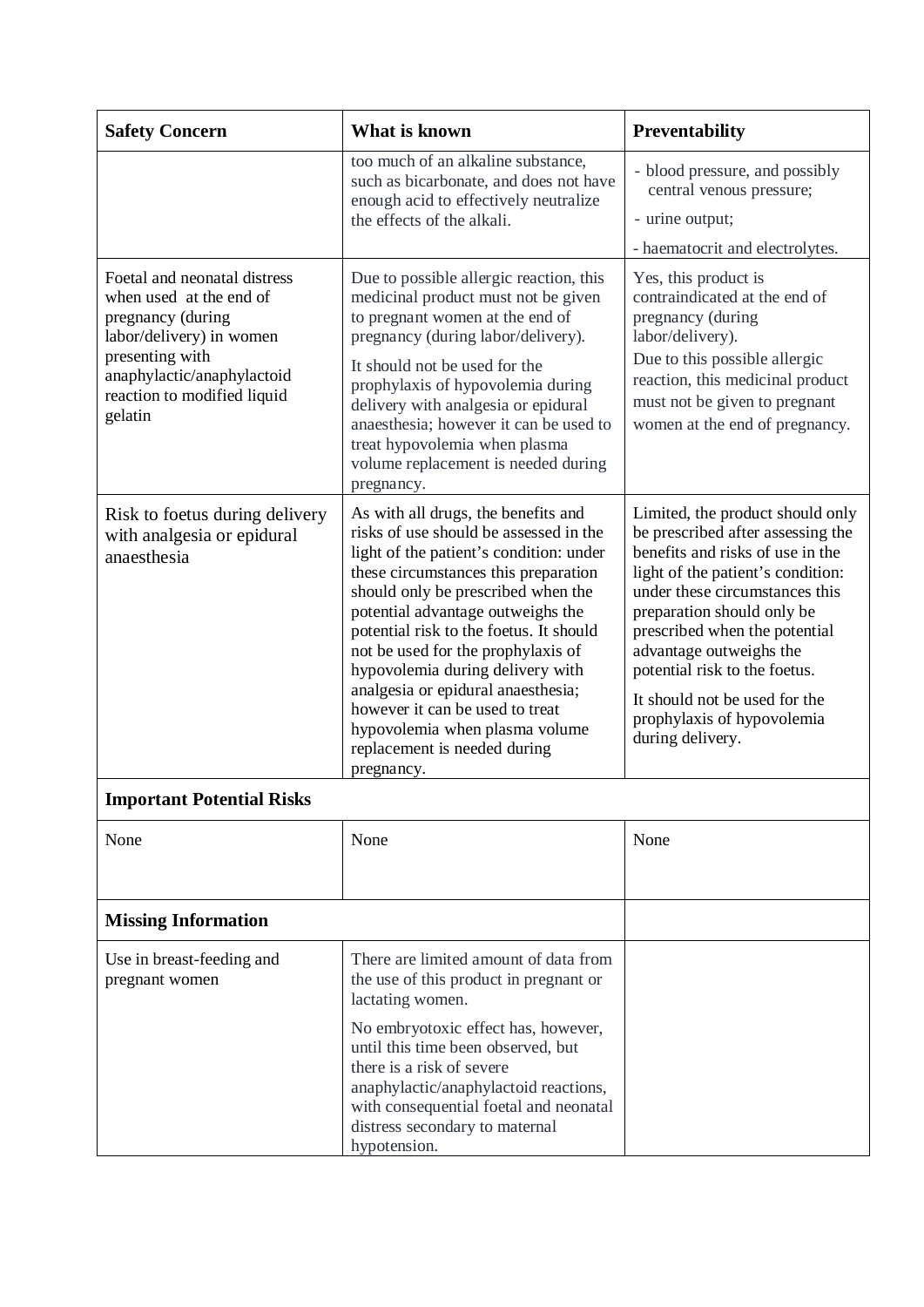| <b>Safety Concern</b> | What is known                                                                                                                          | <b>Preventability</b> |
|-----------------------|----------------------------------------------------------------------------------------------------------------------------------------|-----------------------|
|                       | It is unknown whether this<br>product/metabolites are excreted in<br>human milk. A risk to the<br>newborns/infants cannot be excluded. |                       |

### **VI.2.5 SUMMARY OF RISK MINIMISATION MEASURES BY SAFETY CONCERN**

All medicines have a Summary of Product Characteristics (SmPC) which provides physicians, pharmacists and other health care professionals with details on how to use the medicine, the risks and recommendations for minimising them. An abbreviated version of this in lay language is provided in the form of the package leaflet (PL). The measures in these documents are known as routine risk minimisation measures.

The Summary of Product Characteristics and the Package leaflet for Geloplasma can be found in Annex 2 of this RMP.

This medicine has no additional risk minimisation measures.

# **VI.2.6 PLANNED POST-AUTHORISATION DEVELOPMENT PLAN**

Not applicable.

| Version | Date       | Safety Concerns                                                                                                                                                                                                                                                                                                                                                  | Comment                                                                                                               |
|---------|------------|------------------------------------------------------------------------------------------------------------------------------------------------------------------------------------------------------------------------------------------------------------------------------------------------------------------------------------------------------------------|-----------------------------------------------------------------------------------------------------------------------|
| 2.0     | 15/07/2015 | Missing information:<br>Use in breast-feeding and<br>pregnant women                                                                                                                                                                                                                                                                                              | The existing RMP was<br>updated to the<br>applicable template<br>with the mentioned<br>safety concern.                |
| 3.0     | 20/06/2016 | Risks are re-worded as per<br>the RMP assessment report<br>FR/H/290/01/II/017<br>Allergic reaction removed<br>as an identified risk which<br>is to be merged with the<br>important identified risk of<br>"hypersensitivity to active<br>substance or any of the<br>excipients listed in section<br>$6.1$ ".<br>Use during delivery with<br>analgesia or epidural | Stated changes are<br>made to be in<br>compliance with the<br>assessment report<br>(variation<br>FR/H/290/01/II/017). |

## **VI.2.7 SUMMARY OF CHANGES TO THE RISK MANAGEMENT PLAN OVER TIME**